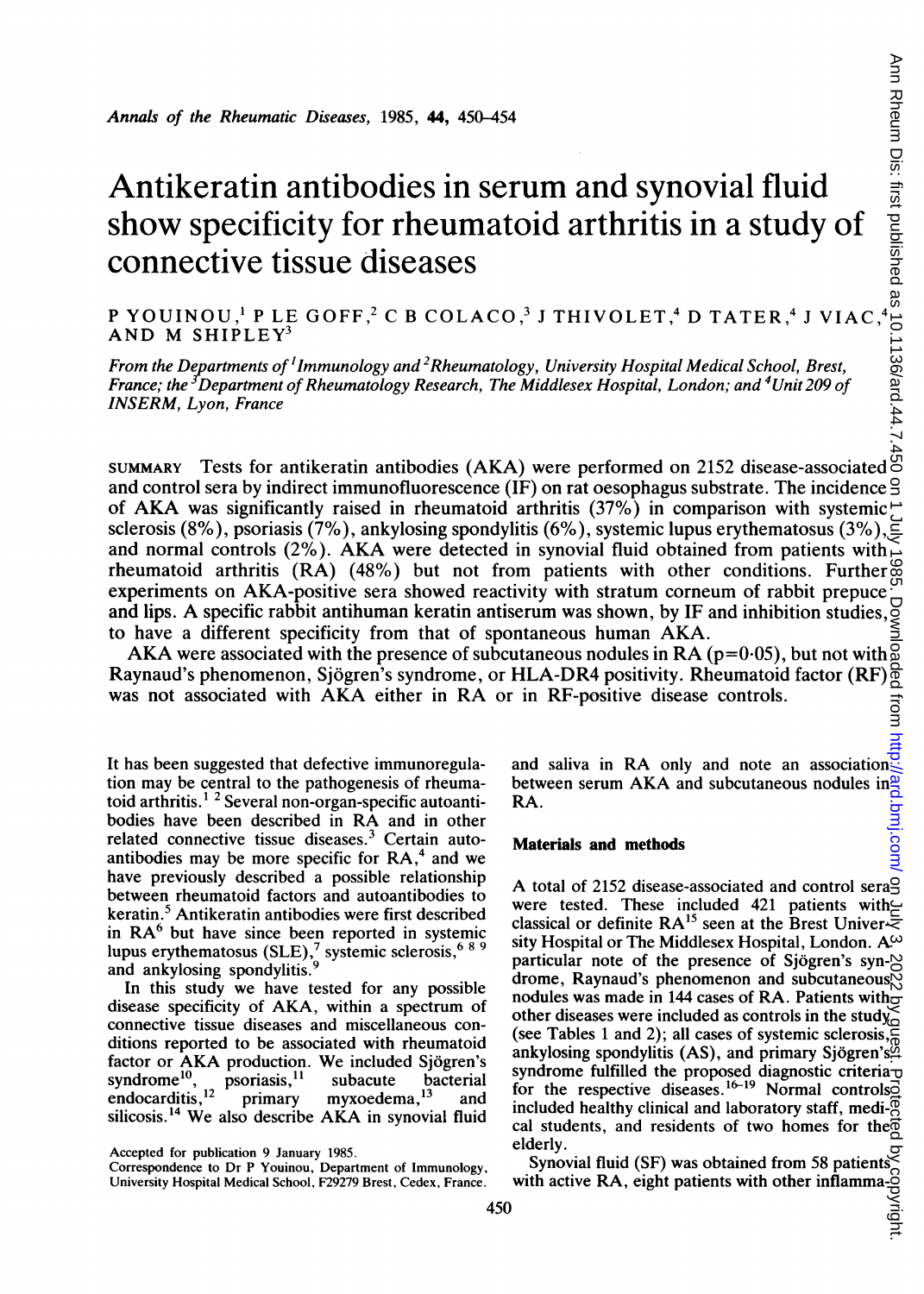Table <sup>1</sup> Incidence of antikeratin antibodies in serum, synovial fluid, and saliva of patients with rheumatoid arthritis, disease controls and normals

| Diagnosis                    | No. positive*/No. tested (%) in: |                |              |  |  |
|------------------------------|----------------------------------|----------------|--------------|--|--|
|                              | Serum                            | Synovial fluid | Saliva       |  |  |
| Rheumatoid arthritis         | 156/421(37.1)                    | $28/58$ (48.3) | $1/21$ (3.2) |  |  |
| Systemic sclerosis           | $(7-7)$<br>2/26                  | 0/1            | 0/7          |  |  |
| Ankylosing spondylitis       | (5.7)<br>2/35                    | 0/4            | 0/4          |  |  |
| Systemic lupus erythematosus | (3.3)<br>1/30                    | 0/3            | 0/6          |  |  |
| Normal controls              | $(2-4)$<br>6/247                 | 0/20           | 0/30         |  |  |

\*Serum antikeratin antibodies were screened at 1/10 dilution in PBS, while synovial fluid and saliva AKA were screened neat. tOf these, 12 had a Sjogren's syndrome.

Table 2 Incidence of antikeratin antibodies in other connective tissue diseases and in other diseases associated with rheumatoid factor production

| <b>Diagnosis</b>          | No.<br>tested | No.<br>positive (%) |
|---------------------------|---------------|---------------------|
| Primary myxoedema         | 34            | 4 $(11.8)$          |
| Subacute endocarditis     | 10            | $1(10-0)$           |
| Psoriasis                 | 69            | 5(7.2)              |
| Alcoholic cirrhosis       | 35            | 2(5.7)              |
| Sjögren's syndrome        | 52            | 1(1.9)              |
| <b>Silicosis</b>          | 12            | 0                   |
| Polymyalgia rheumatica    | 25            | 0                   |
| Reiter's syndrome         | 22            | 0                   |
| Chronic active hepatitis  | 19            | 0                   |
| Pernicious anaemia        | 14            | 0                   |
| Primary biliary cirrhosis | 11            | 0                   |
| Periarteritis nodosa      | 10            | 0                   |

tory joint diseases, and 20 patients with meniscal tears or osteoarthritis which served as 'noninflammatory' normal controls. Synovial fluid was collected in preservative-free heparin and immediately centrifuged at 400 g at  $4^{\circ}$ C for 20 min to remove cellular debris. The supematant was then treated with hyaluronidase (150 U/ml, Sigma) for 15 min at 37°C and stored in aliquots at  $-70^{\circ}$ C until tested.

Saliva from <sup>21</sup> RA patients, <sup>17</sup> disease controls and 30 normal controls was centrifuged, dialysed against borate-buffered saline 0-1 M pH 7-2, and stored at  $-70^{\circ}$ C until tested.

#### ANTIKERATIN ANTIBODY TEST

Serum antikeratin antibodies were screened at 1/10 dilution in phosphate-buffered saline 0-01 M pH 7.3 by indirect immunofluorescence, on a tissue substrate of the middle third of rat oesophagus as described by Young et al.<sup>6</sup> Synovial fluid and saliva AKA were screened neat. Rabbit antihuman IgG, isotype-specific (fluorescein isothiocyanate) conjugate was used (Kallestad).

## TISSUE TYPING

Lymphocytes from <sup>58</sup> RA patients were tested for DR4 positivity by a microcytotoxicity test<sup>20</sup> with a panel of antisera from France-Transplant.

## OTHER TECHNIQUES

A rabbit antihuman keratin antiserum was raised as described in detail elsewhere<sup>21</sup> and used for blocking experiments. Sections of rat oesophagus were incubated with non-immune rabbit serum or rabbit antihuman keratin antiserum for 30 min, washed thoroughly, and then incubated with high titre AKA-positive RA sera.

Seven AKA-positive RA sera were tested by immunofluorescence on sections of rabbit prepuce and lips. A fluoresceinated sheep antirabbit Ig (Nordic) was used as conjugate for the rabbit antihuman keratin antiserum.

#### **STATISTICS**

The figures quoted below are percentages or geometric means. Data were analysed by the  $\chi^2$  test, with Yates's correction when required, or by the Mann-Whitney U test.

#### **Results**

Antikeratin antibodies of IgG class were frequently detected in RA sera (37.1%) and synovial fluid (48-3%) but only in 1/21 samples of RA saliva. Both normal and disease control groups showed a low incidence of AKA in serum  $(2.4-7.7%)$ , and no positives were found in control SF or saliva samples (Table 1). Sera from another 12 diseases associated with spontaneous production of RF also showed <sup>a</sup> low incidence of AKA.

The titre of AKA in RA sera was significantly greater than disease controls  $(p<0.05)$  and normals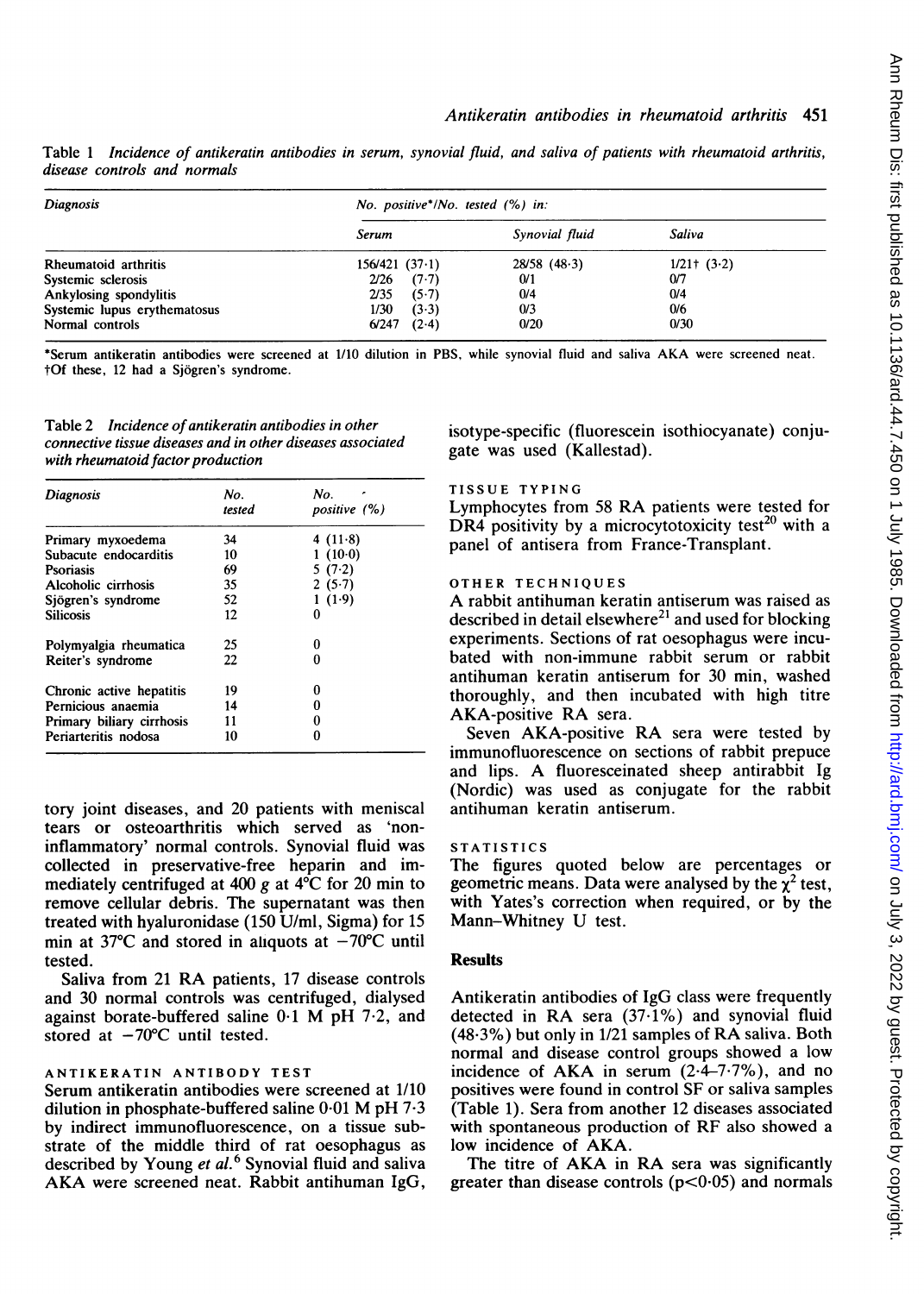$(p<0.04)$  (Fig. 1). In a comparison of 58 paired samples of RA serum and SF (Fig. 2) we noted <sup>a</sup> consistently lower AKA titre in the SF samples.

Statistical analysis of the results from 144 patients with RA whose specific clinical details were available showed an association between AKA positivity and subcutaneous nodules ( $p < 0.05$ , Table 3) but no correlation with Sjogren's syndrome or Raynaud's phenomenon. Although there was slight increase in AKA positivity in the <sup>36</sup> DR4-positive cases of RA  $(44.4\%$  positive) as against the 22 DR4-negative



Fig. 1 Titres of serum antikeratin antibodies in rheumatoid arthritis patients, disease controls, and norma



of rheumatoid arthritis serum and synovial fluid.

group (27.3% positive) this was not statistically significant.

Further tests on seven AKA positive RA sera showed binding to stratum corneum of rabbit prepuce $\overline{\circ}$ and lips, but we also found four sera which bound to  $\bar{5}$ the upper cell layer and four which bound to the Normal controls glandular orifices (Thivolet et al., manuscript  $\lim_{\epsilon \to 0}$  $(n.6)$  preparation).

in rheumatoid When <sup>a</sup> rabbit antiserum to human keratin was Is. **used to define the specificity of naturally occurring** 

Table 3 Clinical associations of antikeratin antibodies in a study of 144 patients with rheumatoid arthritis

| Antikeratin antibodies | Raynaud's phenomenon |    | Sjögren's syndrome |    | Subcutaneous nodules |    |
|------------------------|----------------------|----|--------------------|----|----------------------|----|
|                        | Yes                  | No | Yes                | No | Yes                  | No |
| Positive (No.)         |                      |    |                    |    | 15"                  | 48 |
| Negative (No.)         |                      |    | 31                 | 58 |                      |    |

\*p<0-05 between patients with and without subcutaneous nodules.

copyright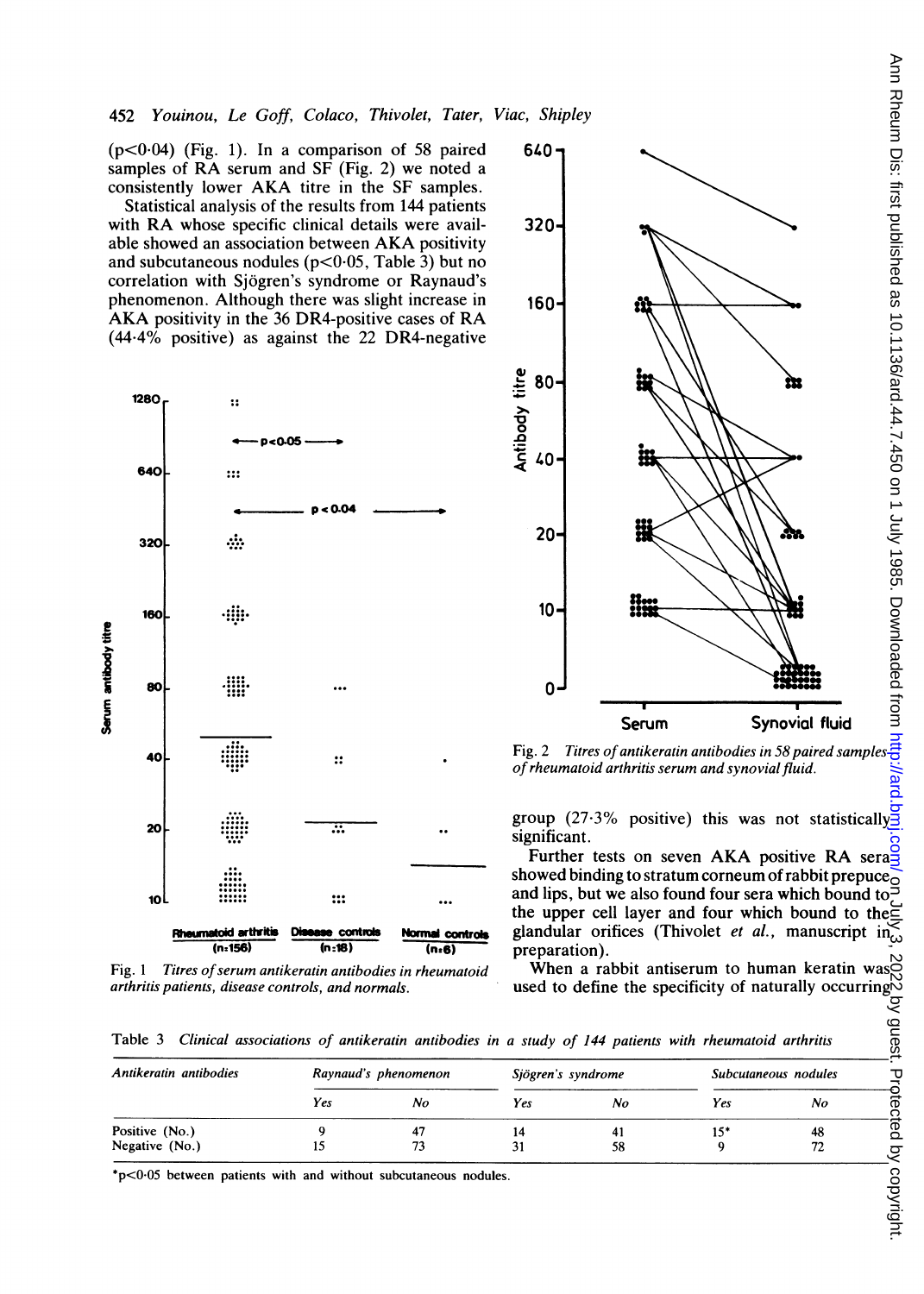



Fig. 3b

Fig. 3 Immunofluorescence pattern obtained on rat oesophagus stained with: (a) rabbit antihuman keratin antiserum; (b) high titre antikeratin antibody positive human RA serum.

human AKA, we found it did not block human AKA activity and instead showed binding to the basal cell layer (Fig. 3a) in contrast with the human sera which found more superficial layers of keratin in the rat oesophagus preparation (Fig. 3b).

# **Discussion**

In this extensive long-term study we have found serum AKA to be relatively specific for RA. Although it is of low sensitivity at a prevalence of 37% in RA, we detected AKA in only 3-8% of other connective tissue diseases. This appears to be lower than some previous reports of AKA in Sjögren's syndrome,  $50\%$ ;  $8\overline{AS}$ ,  $25\%$ ;  $9\overline{SO}$  and SLE,  $18\%$ .<sup>7</sup> We included other RF-positive syndromes as disease controls, which also showed a low incidence of AKA, supporting the earlier demonstration that AKA do not have RF activity.<sup>6</sup> Further indirect

# Antikeratin antibodies in rheumatoid arthritis 453

support comes from our finding that AKA are not associated with DR4 positivity, unlike the reported association of DR4 with RF-positive RA.<sup>22</sup> Additional clarification of this question will however be required as Mallya *et al.*<sup>23</sup> have recently reported a close association between AKA abundance and RF and anti-ss-DNA antibodies, in a study of 98 patients. They also found an association with Sjogren's syndrome and subcutaneous nodules. This latter finding is confirmed in our survey (Table 3).

High titres of AKA were mainly restricted to RA patients and we propose that a titre of 1:40 or higher may be helpful in the diagnosis of RA (Fig. 1). In addition we could only detect AKA in synovial fluid from RA patients, and although we did not correct for total Ig content when comparing AKA titres of paired serum and SF samples, our results confirm<br>the report of Quismorio *et al*.<sup>9</sup> that AKA are not concentrated in SF. Despite the absence of IgG anti-AKA in our study of RA saliva, it is possible that IgA anti-AKA could be present; IgA rheumatoid factors have been detected in RA and Sjogren's saliva.<sup>10</sup>

Antibodies to rabbit stratum corneum have not previously been described in association with AKA positivity, but further analysis of AKA specificity on a rat substrate showed restriction of (spontaneous) AKA binding (in RA sera) to the more superficial layers, whereas a specific rabbit antihuman keratin antiserum bound only to the basal cell layer (Figs 3a and b). These two patterns of binding may represent differences in epitopic specificity between the two types of antibody tested, and further studies are in progress.

In conclusion we have found antikeratin antibodies in titres of 1/40 or above to be relatively specific for rheumatoid arthritis in a study of serum and synovial fluid. The significance and the epitopic specificity of these antibodies require further elucidation.

We wish to thank Dr G D Johnson whose advice enabled us to set up the AKA test. The technical expertise of Ms A Baron and Ms <sup>S</sup> Forest has been greatly appreciated.

#### References

- <sup>1</sup> Roitt <sup>I</sup> M, Hay F C, Nineham L J, Male D K. Rheumatoid arthritis. In: Lach-Mann P J, Peters D K, eds. Clinical aspects of immunology. Oxford: Blackwell, 1982; 2: 1161-95.
- <sup>2</sup> Lydyard <sup>P</sup> M, Irving W L. Immunological aspects of rheumatoid arthritis. In: Advanced medicine. London: Saunders, 1983: 156-64.
- 3 Holborow E J. Autoantibodies in rheumatoid arthritis: some new facts. In: Holborow E J, ed. Clinics in immunology and allergy. London, Philadelphia, Toronto: Saunders, 1981; 127- 38.
- <sup>4</sup> Youinou <sup>P</sup> Y, Morrow W <sup>J</sup> W, Lettin A W F, Lydyard <sup>P</sup> M, Roitt <sup>I</sup> M. Specificity of plasma cells in the rheumatoid